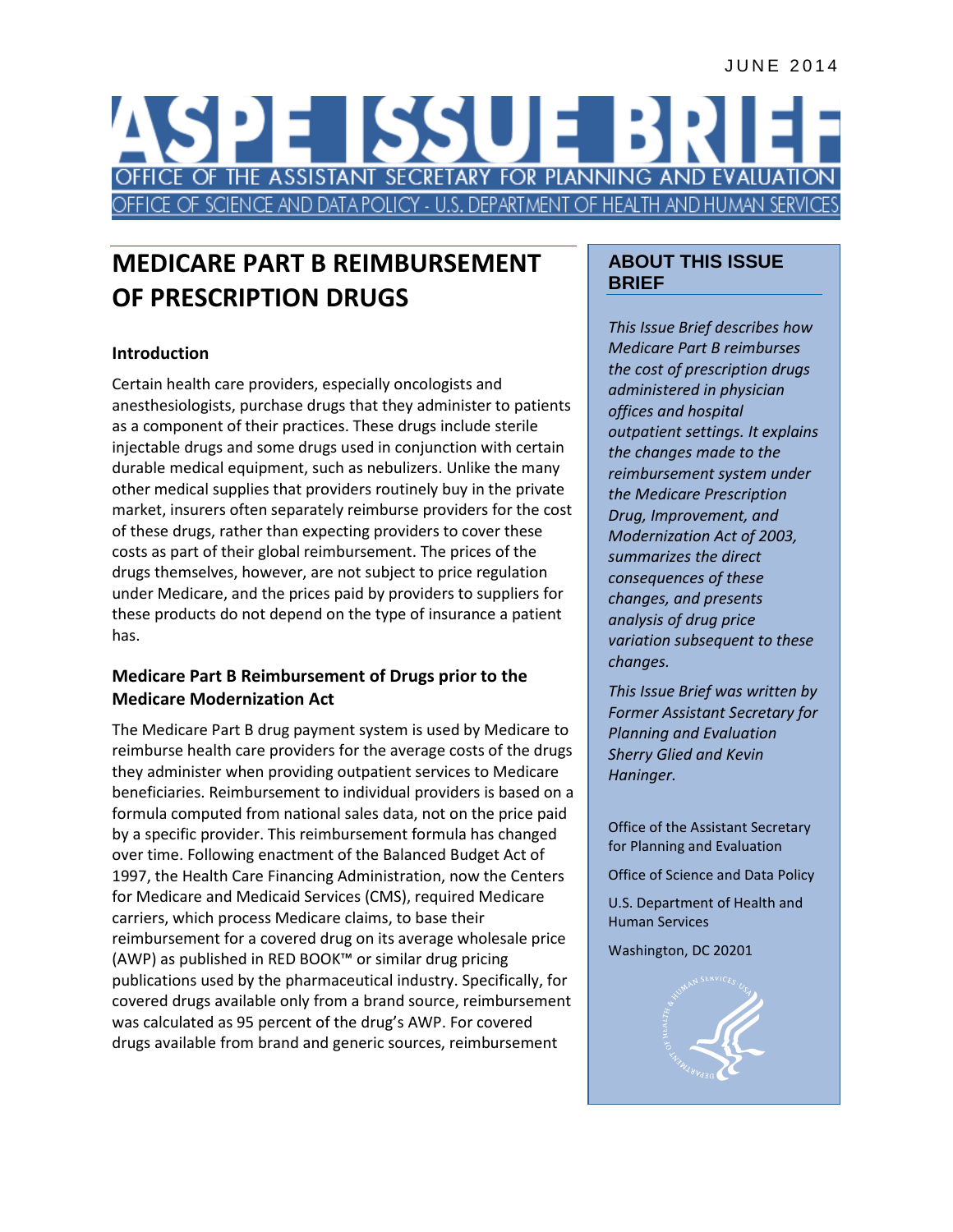was the lesser amount of 95 percent of the median AWP for generic sources or 95 percent of the AWP for the brand source. $1$ 

<span id="page-1-2"></span><span id="page-1-1"></span><span id="page-1-0"></span>Beginning in 1997, several organizations, including the U.S. Department of Health and Human Services (HHS) Office of Inspector General,  $2,3,4,5$  $2,3,4,5$  $2,3,4,5$  $2,3,4,5$  $2,3,4,5$  $2,3,4,5$  the Medicare Payment Advisory Commission (MedPAC), <sup>[6](#page-1-8)</sup> the U.S. Government Accountability Office,<sup>7</sup> and the Congressional Research Service, $8$  identified two main problems with this reimbursement system. First, the Balanced Budget Act of 1997 did not define AWP, and most analysts found that the figures used were inflated relative to actual prices paid, lacked uniform reporting criteria, and could not be verified. The lack of standardization also resulted in local Medicare carriers using different AWPs for the same drug code, even though the drug payment system was a national formula that did not provide for differential reimbursement based on geography. Second, because of rebates and other discounts, the published AWPs used by Medicare carriers to calculate reimbursement were substantially higher than the actual acquisition prices available to providers who billed for these drugs. While Medicare paid 95 percent of the AWP, most of these drugs were available to providers for 66 percent to 87 percent of the AWP, with some drugs available for considerably less.<sup>6</sup> As a result, Medicare paid providers roughly a billion dollars more than acquisition costs annually for Part B drugs, and Medicare beneficiaries, who were responsible for a 20 percent copayment, paid hundreds of millions of dollars more annually than if payment rates reflected actual acquisition costs.<sup>[2,](#page-1-1)[3](#page-1-2)</sup>

#### **Medicare Part B Reimbursement of Drugs under the Medicare Modernization Act**

The Medicare Prescription Drug, Improvement, and Modernization Act of 2003 (MMA) intended to reduce overpayments for drugs administered in physician offices and hospital outpatient settings by basing the reimbursement formula on a more readily verifiable and market-based price measure. The reimbursement changes, which took full effect in January 2005, tied reimbursement more closely to health care providers' acquisition costs by paying for a drug's average sales price (ASP) plus a 6 percent margin to cover overhead costs for drugs administered in physician offices<sup>[9](#page-1-11)</sup> or plus an annually updated margin (currently 6 percent) for separately payable drugs administered in hospital outpatient settings.<sup>[10](#page-1-12)</sup>

By law, a drug's ASP is defined as the volume-weighted average manufacturer sales price net of all rebates, discounts, and other price concessions to U.S. purchasers, excluding sales that are exempt from

<span id="page-1-3"></span>l

<sup>1</sup> 42 C.F.R. § 405.517.

<span id="page-1-4"></span><sup>2</sup> U.S. Department of Health and Human Services, Office of Inspector General, *Excessive Medicare Payments for Prescription Drugs*, Pub. No. OEI-03-97-00290, 1997.

<span id="page-1-5"></span><sup>3</sup> U.S. Department of Health and Human Services, Office of Inspector General, *Medicare Reimbursement of Prescription Drugs*, Pub. No. OEI-03-00-00310, 2001.

<span id="page-1-6"></span><sup>4</sup> U.S. Department of Health and Human Services, Office of Inspector General, *Excessive Medicare Reimbursement for Albuterol*, Pub. No. OEI-03-01-00410, 2002.

<span id="page-1-7"></span><sup>5</sup> U.S. Department of Health and Human Services, Office of Inspector General, *Excessive Medicare Reimbursement for Iipratropium Bromide*, Pub. No. OEI-03-01-00411, 2002.

<span id="page-1-8"></span><sup>6</sup> Medicare Payment Advisory Commission, Chapter 9: Medicare Payments for Outpatient Drugs under Part B, *Report to the Congress: Variation and Innovation in Medicare*, 2003.

<span id="page-1-9"></span><sup>7</sup> U.S. Government Accountability Office, *Medicare: Payments for Covered Outpatient Drugs Exceed Providers' Cost*, Pub. No. GAO-01-1118, 2001.

<span id="page-1-10"></span><sup>8</sup> Congressional Research Service, *Medicare: Payments for Covered Prescription Drugs*, Pub. No. RL31419, 2002.

 $9$  42 C.F.R. § 405 as amended.

<span id="page-1-12"></span><span id="page-1-11"></span> $10$  42 C.F.R. § 419 as amended. Separately payable drugs are those that are not packaged within an ambulatory payment classification group because their average cost per day of treatment exceeds \$80. The Medicare Hospital Outpatient Prospective Payment System (OPPS) has typically reimbursed these drugs at ASP plus a 4 to 6 percent margin.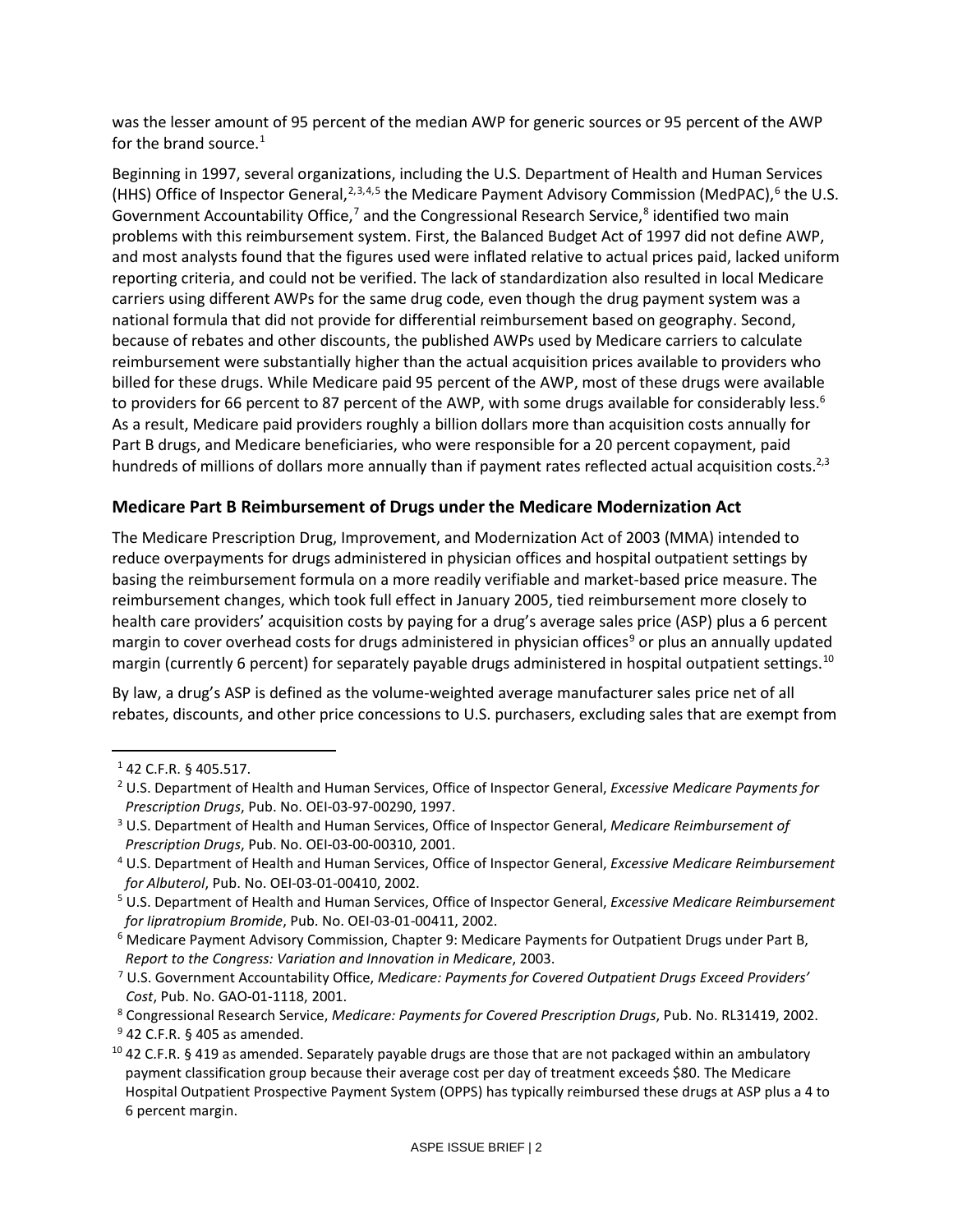Medicaid "best price" calculations and sales to other federal purchasers.<sup>[11](#page-2-0)</sup> Manufacturers are required to provide CMS with the quarterly sales price and volume of sales for each covered drug by National Drug Code (NDC) within 30 days of the end of the quarter. Because multiple manufacturers may produce the same drug, CMS crosswalks NDCs for the same drug using the Healthcare Common Procedure Coding System (HCPCS). CMS then calculates a volume-weighted ASP for each HCPCS code, which becomes the basis for the reimbursement rate for the following quarter. Given the time needed to submit and process sales data, the current reimbursement rate always reflects a drug's ASP from two quarters prior. Figure 1 shows the timeline for establishing Medicare Part B reimbursement rates.

Following the MMA change, most private payers adopted the Medicare Part B drug payment system. Since providers do not buy drugs separately for differently insured patients, the Medicare database of ASPs was the basis for private payer reimbursements, although some private payers paid higher or lower surcharges (compared to the 6 percent) than Medicare paid.<sup>[12,](#page-2-1)[13](#page-2-2)</sup> More recently, however, one of the nation's largest private payers eliminated this payment mechanism altogether and began bundling payments for a total course of chemotherapy, with the goal of separating oncologists' income from their drug selection.<sup>[14](#page-2-3)</sup> Under this payment arrangement, chemotherapy drugs are treated like all other medical supplies and products – the provider receives no special reimbursement for their cost.



**Figure 1.** Timeline for Setting of Medicare Part B Reimbursement Rates

 $\overline{\phantom{a}}$ 

<span id="page-2-0"></span><sup>11</sup> 42 U.S.C. § 1395w-3a(c).

<span id="page-2-1"></span><sup>12</sup> Mullen P, "The Arrival of Average Sales Price," *Biotechnology Healthcare* 4:48-53, 2007.

<span id="page-2-2"></span><sup>13</sup> Arkansas BlueCross and BlueShield, *Provider's News*: March 2005. Available at: [http://www.arkansasbluecross.com/doclib/publications/march\\_2005.pdf.](http://www.arkansasbluecross.com/doclib/publications/march_2005.pdf)

<span id="page-2-3"></span><sup>&</sup>lt;sup>14</sup> Appleby J, "A New Way To Pay For Chemotherapy: Major Insurer Would Pay Oncologists A Set Fee For Certain Cancers," *Kaiser Health News*: October 20, 2010. Available at: [http://www.kaiserhealthnews.org/stories/2010/october/20/chemotherapy.aspx.](http://www.kaiserhealthnews.org/stories/2010/october/20/chemotherapy.aspx)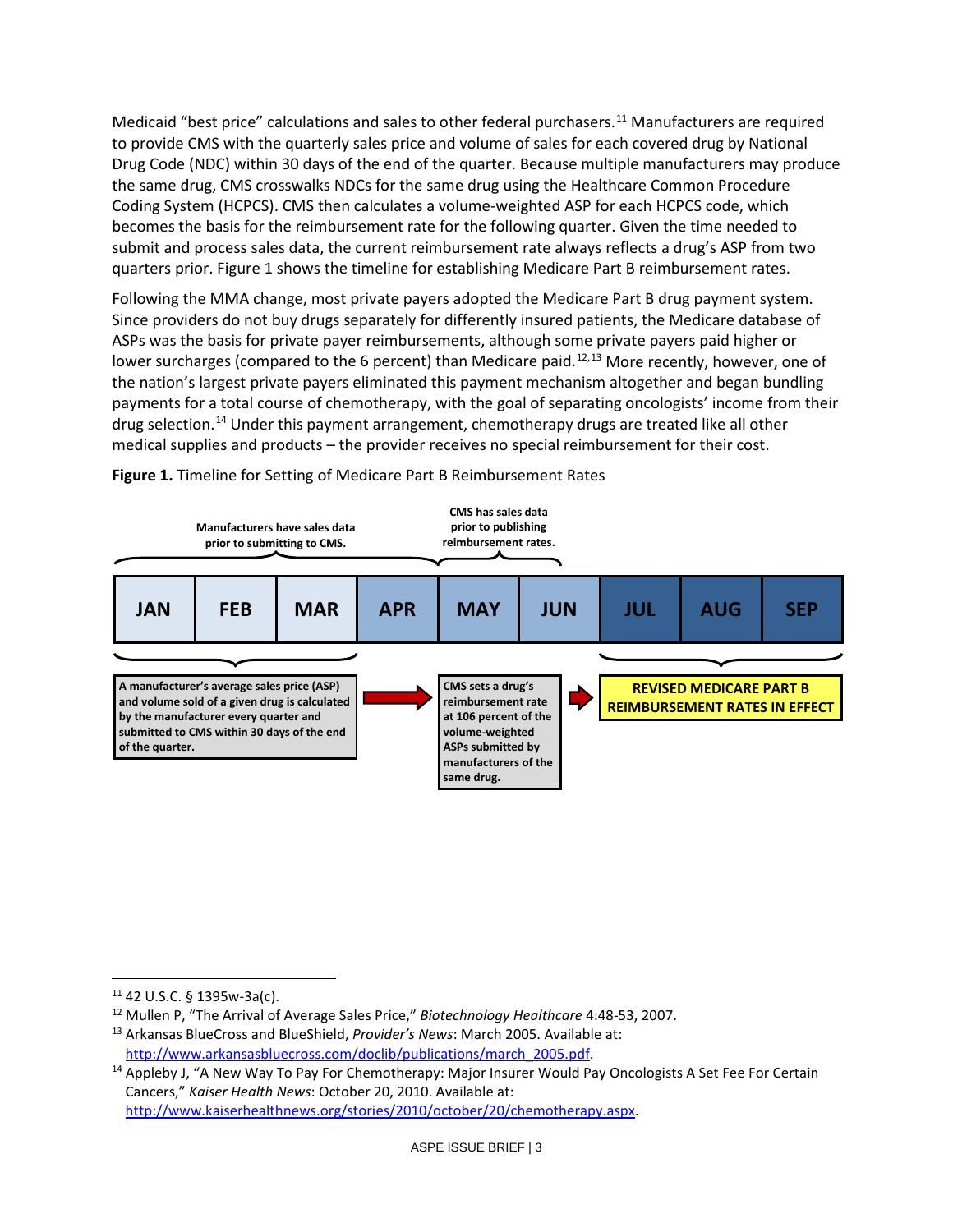#### **Direct Impacts of the Medicare Modernization Act**

Following the MMA changes to the Medicare Part B drug payment system, MedPAC issued two Congressionally-mandated reports, which found that health care providers could still purchase most covered drugs at prices below the Medicare Part B reimbursement rate.<sup>[15,](#page-3-2)[16](#page-3-3)</sup>

<span id="page-3-1"></span><span id="page-3-0"></span>As had been expected, the change in the Medicare Part B drug payment system had immediate impacts on the revenues of the affected providers. There is also some evidence that physicians changed their prescribing patterns in response to the lower reimbursement rates, either by providing more services or by substituting more profitable services for less profitable ones. MedPAC studied how physician specialties responded to the MMA reimbursement change.<sup>[15,](#page-3-0)[16](#page-3-1)</sup> Overall, MedPAC found, oncologists and rheumatologists responded to the payment change by providing more services, urologists provided fewer services, and infectious disease specialists shifted some services back to hospital settings where drugs are typically purchased by the hospital. A more recent study found that the percentage of lung cancer patients who received chemotherapy within one month of diagnosis increased by 2.4 percentage points shortly after the January 2005 payment change. [17](#page-3-4)

We reviewed stock analyst reports and assessments by the drug manufacturers at the time of the MMA change. None of the reports at the time anticipated any effect of the reimbursement mechanism change on the prices paid to manufacturers.

#### **Drug Price Variation subsequent to the Medicare Modernization Act**

 $\overline{\phantom{a}}$ 

The MMA reimbursement change did not alter the process through which providers negotiated with drug manufacturers over the price of drugs and would not be expected to have any effect on price volatility. Medicare Part B reimbursement rates do not establish future prices – they are based on prices previously obtained in the market. Thus, shortages (or surpluses) of a given drug will lead to price increases (or decreases), just as had been the case before the MMA. As had been the case under the prior reimbursement mechanism, the two-quarter delay in updating reimbursement rates means that when the market price of a drug rises, reimbursement rates lag prices; conversely, when the market price of a drug falls, reimbursement rates exceed prices. Over the period since the MMA, drug prices have generally fallen,<sup>[18](#page-3-5)</sup> so that reimbursement rates, based on lagged prices, have generally been more than 6 percent above the prevailing ASP. However, some analysts have suggested that if providers are more sensitive to losses than to gains, manufacturers may be reluctant to raise drug prices by more than 6 percent within a quarter since providers might face losses on purchases during the period before Medicare updates the reimbursement rate to reflect a higher ASP.

To examine the possibility that Medicare Part B reimbursement rules lead to low price volatility and discourage price increases above 6 percent, we analyzed quarterly ASPs and Medicare Part B reimbursement rates for covered drugs from 2005 to 2013 using ASP Drug Pricing Files and Part B National Summary Data Files provided by CMS.<sup>[19](#page-3-6)</sup> For each HCPCS code (n = 735), we calculated the

<span id="page-3-2"></span><sup>15</sup> Medicare Payment Advisory Commission, *Report to the Congress: Effects of Medicare Payment Changes on Oncology Services*, 2006.

<span id="page-3-3"></span><sup>16</sup> Medicare Payment Advisory Commission, *Report to the Congress: Impact of Changes in Medicare Payments for Part B Drugs*, 2007.

<span id="page-3-4"></span><sup>&</sup>lt;sup>17</sup> Jacobson M, Earle CC, Price M, and Newhouse JP, How Medicare's Payment Cuts for Cancer Chemotherapy Drugs Changed Patterns of Treatment, *Health Affairs* 29(7): 1394-1402, 2010.

<span id="page-3-5"></span><sup>&</sup>lt;sup>18</sup> U.S. Department of Health and Human Services, Office of the Assistant Secretary for Planning and Evaluation, *Economic Analysis of the Causes of Drug Shortages*, 2011.

<span id="page-3-6"></span> $19$  We cannot directly test whether the MMA reduced price volatility because data prior to 2005 are not available.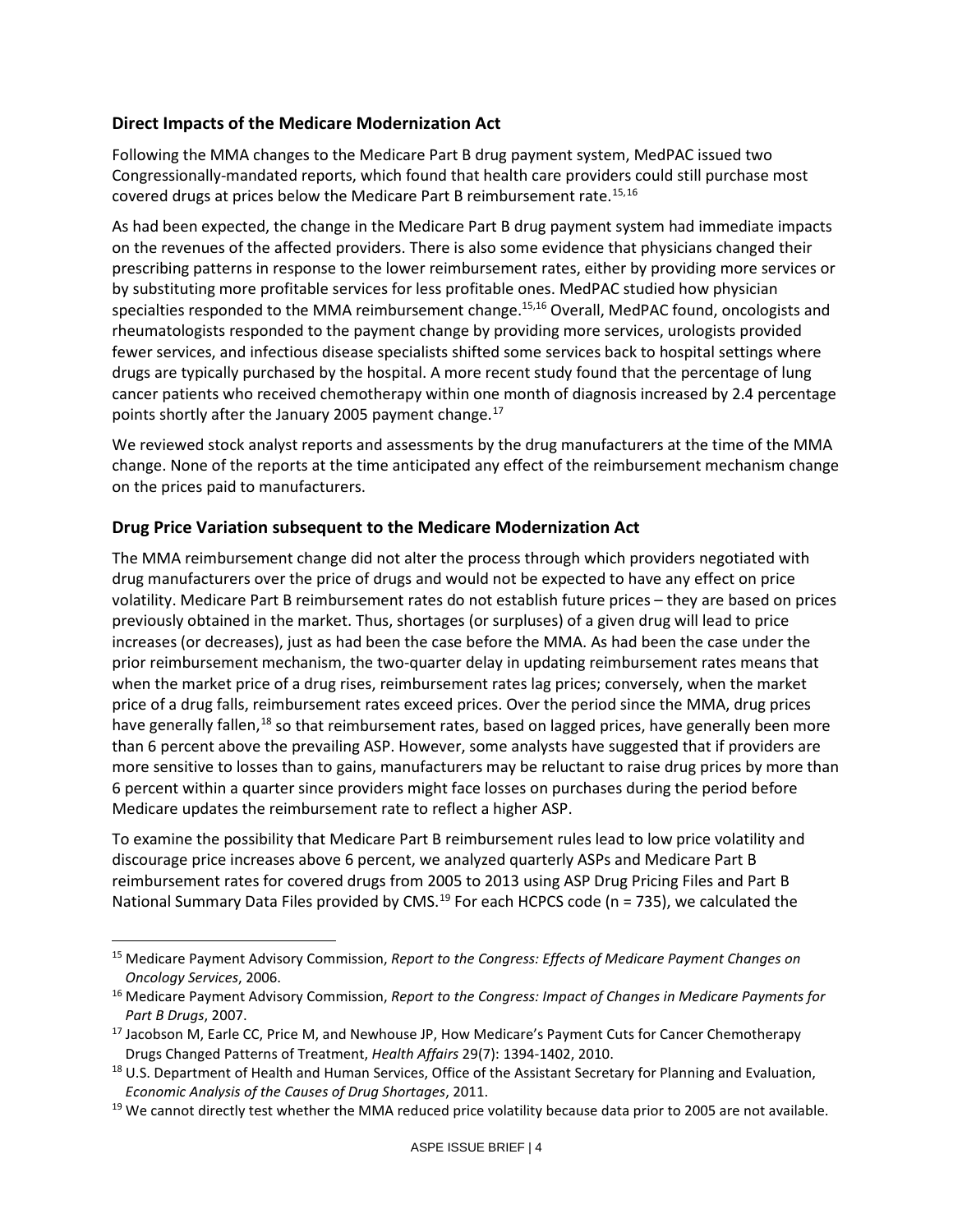percentage change in ASP from the previous quarter and determined how frequently ASP changed by various specified magnitudes (e.g., 6 percent). We also calculated the coefficient of variation of the quarterly ASPs per HCPCS code to standardize how much a single drug's ASP varied over time and then compared the degree of variation over time across all Part B drugs. The coefficient of variation is the ratio of the standard deviation to the mean.

The empirical results provide strong evidence against the claim that manufacturers do not raise drug prices by more than 6 percent within a quarter. ASPs for nearly three-quarters (73 percent) of HCPCS codes increased by more than 6 percent from the previous quarter at least once between 2005 and 2013. Table 1 reports the distribution of how frequently ASP increased by more than 6 percent from the previous quarter.

| Percentage of Quarters in which<br>ASP Increased by More Than 6 Percent | Number of<br><b>HCPCS Codes</b> | Percentage of<br><b>HCPCS Codes</b> |
|-------------------------------------------------------------------------|---------------------------------|-------------------------------------|
| None                                                                    | 202                             | 27.5%                               |
| 0% to 5%                                                                | 45                              | 6.1%                                |
| 5% to 10%                                                               | 77                              | 10.5%                               |
| 10% to 15%                                                              | 104                             | 14.1%                               |
| 15% to 20%                                                              | 56                              | 7.6%                                |
| 20% to 25%                                                              | 97                              | 13.2%                               |
| 25% to 30%                                                              | 47                              | 6.4%                                |
| 30% to 35%                                                              | 51                              | 6.9%                                |
| More than 35%                                                           | 56                              | 7.6%                                |
| <b>Total</b>                                                            | 735                             | 100%                                |

**Table 1.** Distribution of How Frequently Quarterly ASP Increased by More Than 6 Percent per HCPCS Code

Increases in ASP of this magnitude are not uncommon. On average, a HCPCS code experienced a greater than 6 percent increase in ASP during 15 percent of all quarters, with many HCPCS codes experiencing increases of this magnitude more often. Moreover, this analysis underestimates how often individual manufacturers raised drug prices by more than 6 percent since ASP averages different manufacturers' prices for the same drug. Figure 2 graphs how frequently quarterly ASP changed by various magnitudes ranging from decreases of more than 20 percent to increases of more than 20 percent. The graph shows a declining distribution of progressively larger changes in quarterly ASP with no concentration at 6 percent.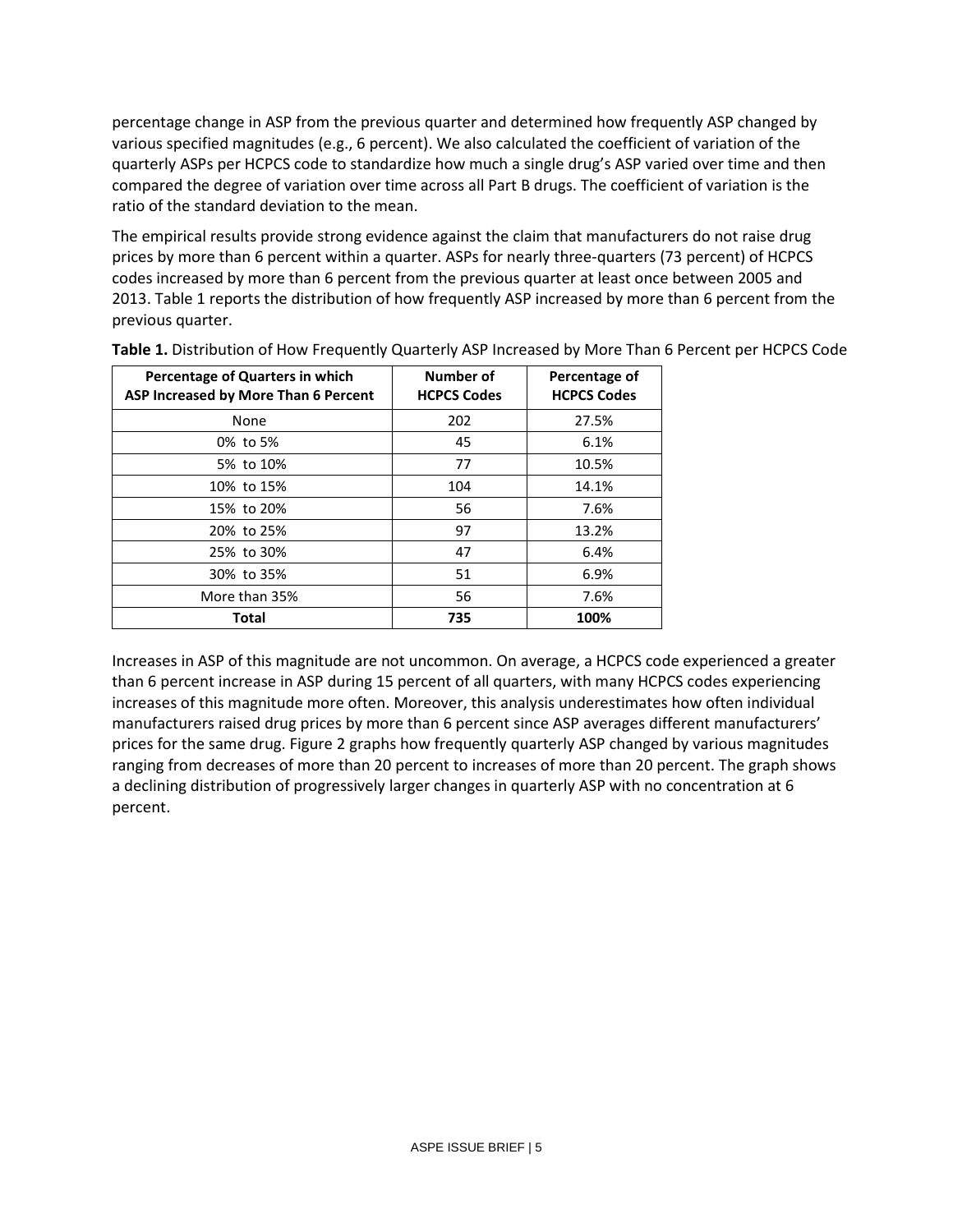

# **Figure 2.** Frequency and Magnitude of Changes in Quarterly ASP

Overall, the quarterly ASPs for many drugs experienced considerable variation between 2005 and 2012. The average coefficient of variation of quarterly ASPs per HCPCS code was 0.22, with a range between 0 and 1.9. Table 2 reports the distribution of the coefficient of variation of the quarterly ASPs per HCPCS code.

| <b>Coefficient of Variation of</b><br><b>Quarterly ASPs per HCPCS Code</b> | Number of<br><b>HCPCS Codes</b> | Percentage of<br><b>HCPCS Codes</b> |
|----------------------------------------------------------------------------|---------------------------------|-------------------------------------|
| Zero                                                                       | 27                              | 3.7%                                |
| $0$ to $0.1$                                                               | 264                             | 36.0%                               |
| $0.1$ to $0.2$                                                             | 159                             | 21.6%                               |
| $0.2$ to $0.3$                                                             | 105                             | 14.3%                               |
| $0.3$ to $0.4$                                                             | 61                              | 8.3%                                |
| 0.4 to 0.5                                                                 | 40                              | 5.4%                                |
| $0.5$ to $0.6$                                                             | 28                              | 3.8%                                |
| 0.6 to 0.7                                                                 | 13                              | 1.8%                                |
| $0.7$ to $0.8$                                                             | 9                               | 1.2%                                |
| $0.8 \text{ to } 0.9$                                                      | 4                               | 0.5%                                |
| $0.9$ to $1.0$                                                             | 10                              | 1.4%                                |
| More than 1.0                                                              | 15                              | 2.0%                                |
| Total                                                                      | 735                             | 100%                                |

**Table 2.** Distribution of the Coefficient of Variation of Quarterly ASPs per HCPCS Code

Figure 3 graphs the quarterly ASPs and Medicare Part B reimbursement rates for three selected drugs to illustrate the variation in ASP.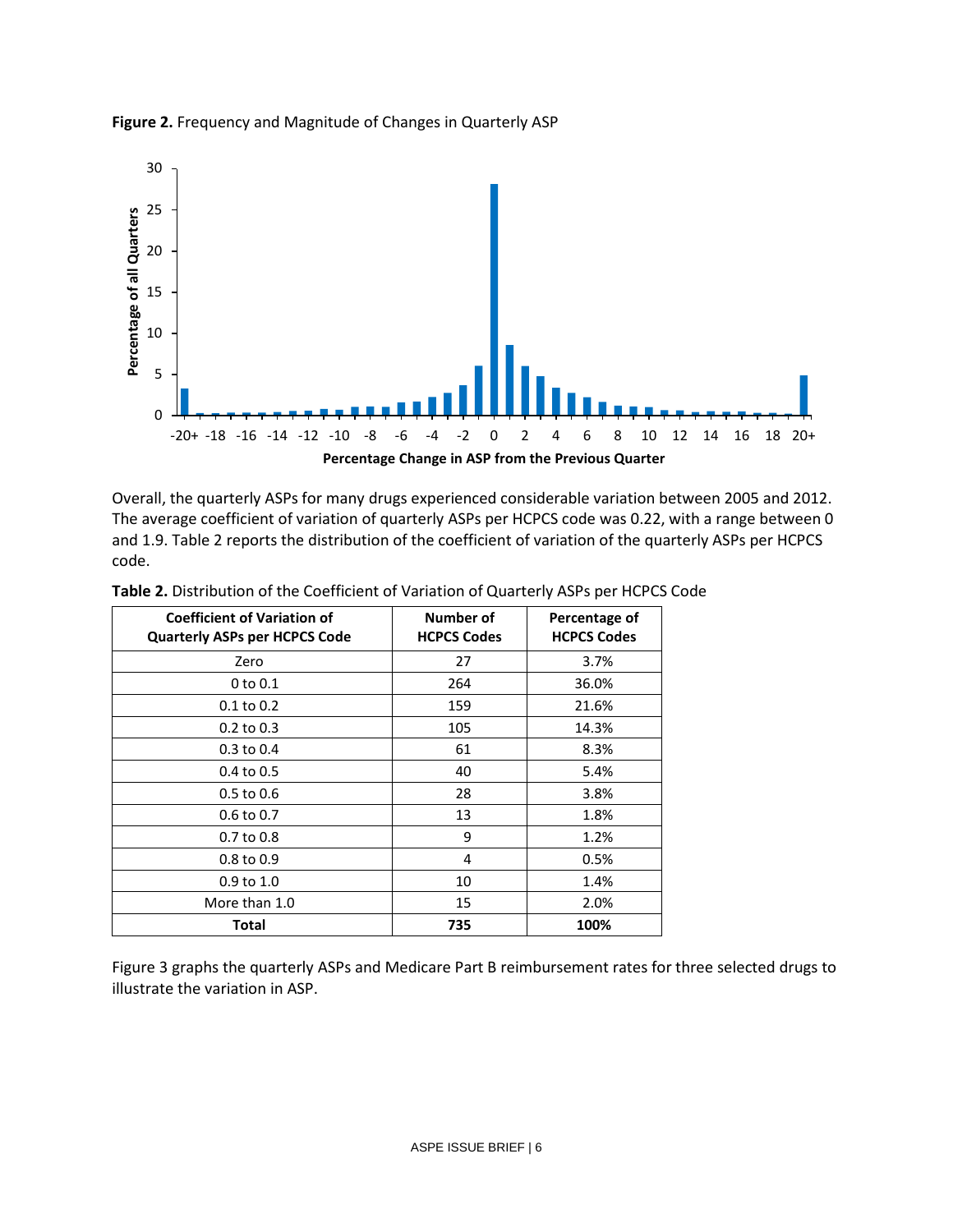

**Figure 3.** Average Sales Prices and Medicare Part B Reimbursement Rates for Selected Drugs

ASPE ISSUE BRIEF | 7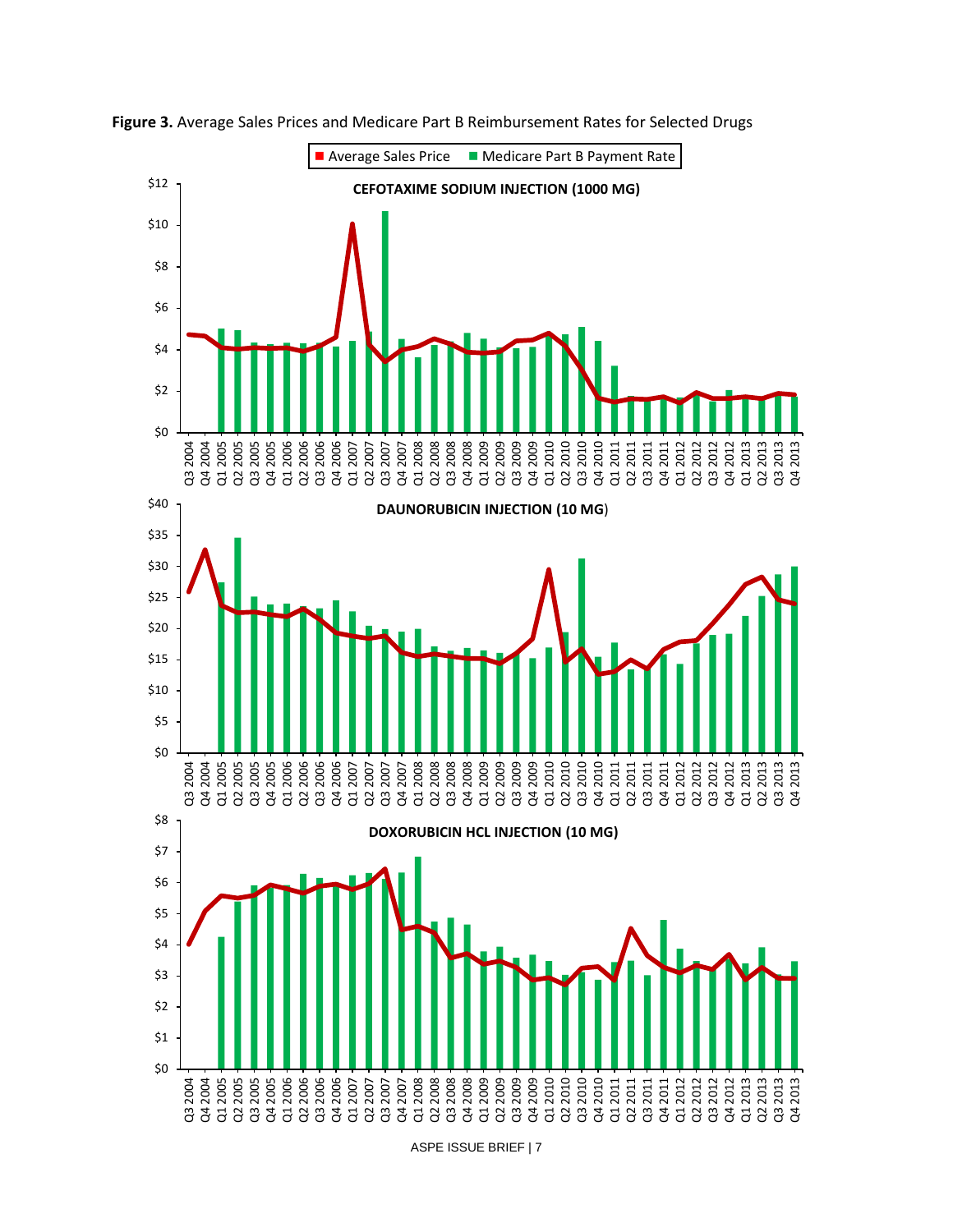#### **Other Factors Affecting Drug Prices**

Another, and much larger, impact on the Medicare Part B reimbursement received by health care providers has been the shift from branded drugs to generic drugs. For example, between 2002 and 2013, while the overall market for sterile injectable drugs increased by 39 percent, the number of units sold by generic drug manufacturers increased by 57 percent.<sup>[20](#page-7-1)</sup> This increase in sales volume has been accompanied by an even greater increase in sales revenue. According to IMS Health sales data, the total sales revenue for generic sterile injectable products grew from \$2.0 billion in 2002 to \$7.8 billion in 2013, a 200 percent increase in real dollars after deflating prices with the CPI-U. The shift from branded drugs to generic drugs has also affected other dosage forms covered by Medicare Part B.<sup>[21,](#page-7-2)[22](#page-7-3)</sup>

<span id="page-7-0"></span>This shift had very large effects on both total reimbursements and on the dollar value of the 6 percent margin received by providers, since providers would often have been receiving reimbursements based on the branded drug price while acquiring generic drugs.<sup>[22](#page-7-0)</sup>

#### **Conclusion**

 $\overline{\phantom{a}}$ 

In response to widespread manipulation and overpayments associated with the previous AWP-based Medicare Part B drug payment system, the MMA tied reimbursement more closely to health care providers' acquisition costs by paying for a drug's market price. Under this acquisition process, Medicare has no price-setting power – reimbursement rates lag rather than lead market prices. Empirical analysis of quarterly ASPs and reimbursement rates for covered drugs shows that market prices vary considerably over time and occasionally experience sharp spikes. In general, however, previous studies have found that most providers could still purchase most covered drugs at or below the reimbursement rate.

<span id="page-7-1"></span><sup>&</sup>lt;sup>20</sup> IMS Health, IMS National Sales Perspective™, Data extracted May 2014.

<span id="page-7-2"></span><sup>21</sup> IMS Institute for Healthcare Informatics, *Medicine Use and Shifting Costs of Healthcare: A Review of the Use of Medicines in the U.S. in 2013,* 2014.

<span id="page-7-3"></span><sup>22</sup> U.S. Department of Health and Human Services, Office of Inspector General, *Medicare Payments for Newly Available Generic Drugs*, Pub. No. OEI-03-09-00510, 2011.